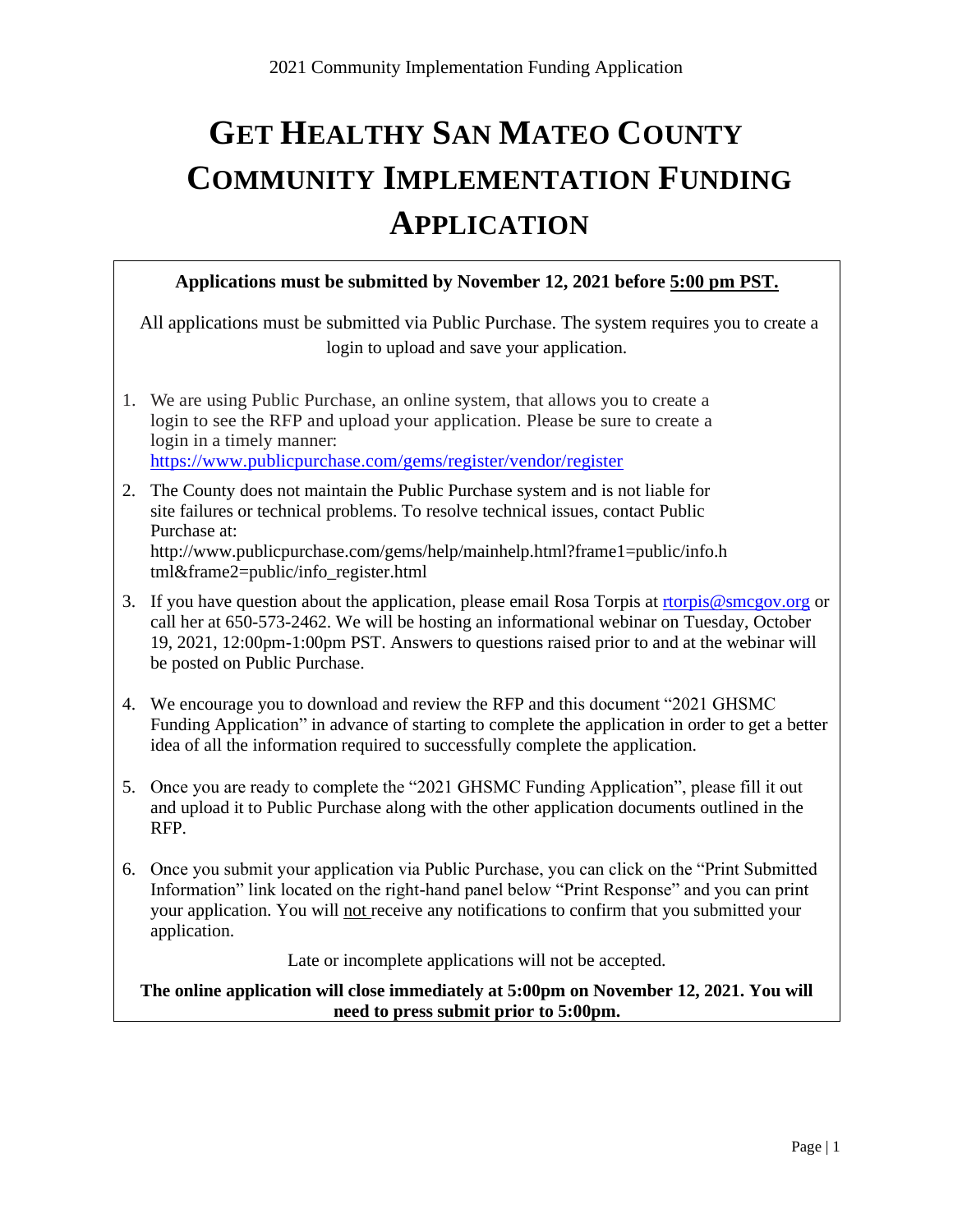#### 2021 Community Implementation Funding Application

**PROJECT NAME:**

**NAME OF APPLICANT ORGANIZATION:** 

**TOTAL FUNDING REQUEST: \$** 

**PROJECT SUMMARY:** Please describe in one sentence the project and the purpose for which funding is being sought. (Max 50 words)

#### **PRIORITY AREA AND OBJECTIVES:** *select all that apply*

- ☐ Healthy Housing**: Stable and affordable housing** protects health and provides the ability to engage in healthy opportunities.
	- $\Box$  All residents have stable, affordable, safe and resilient housing.
	- $\Box$  Household income comfortably supports families' and individuals' basic needs.
- ☐ Healthy Neighborhoods: **Complete neighborhoods** make it easy for residents to be healthy every day in their communities.
	- ☐ Everyone has access to efficient, affordable, and reliable public transportation and safe walking and biking conditions.
	- $\Box$  Everyone has access to healthy and affordable food options and quality water.
	- $\Box$  The environment is clean and communities are resilient to climate change.
- $\Box$  Communities have access to safe and quality outdoor space to be social and active.
	- $\Box$  Residents have stable housing and economic and educational opportunities.
	- ☐ Everyone feels a sense of belonging and understands how to engage in
- community building.
	- ☐ Neighborhoods have access to key health and wrap-around services to navigate and recover from the pandemic
- ☐ Healthy Schools: **High-quality education** creates pathways to better health.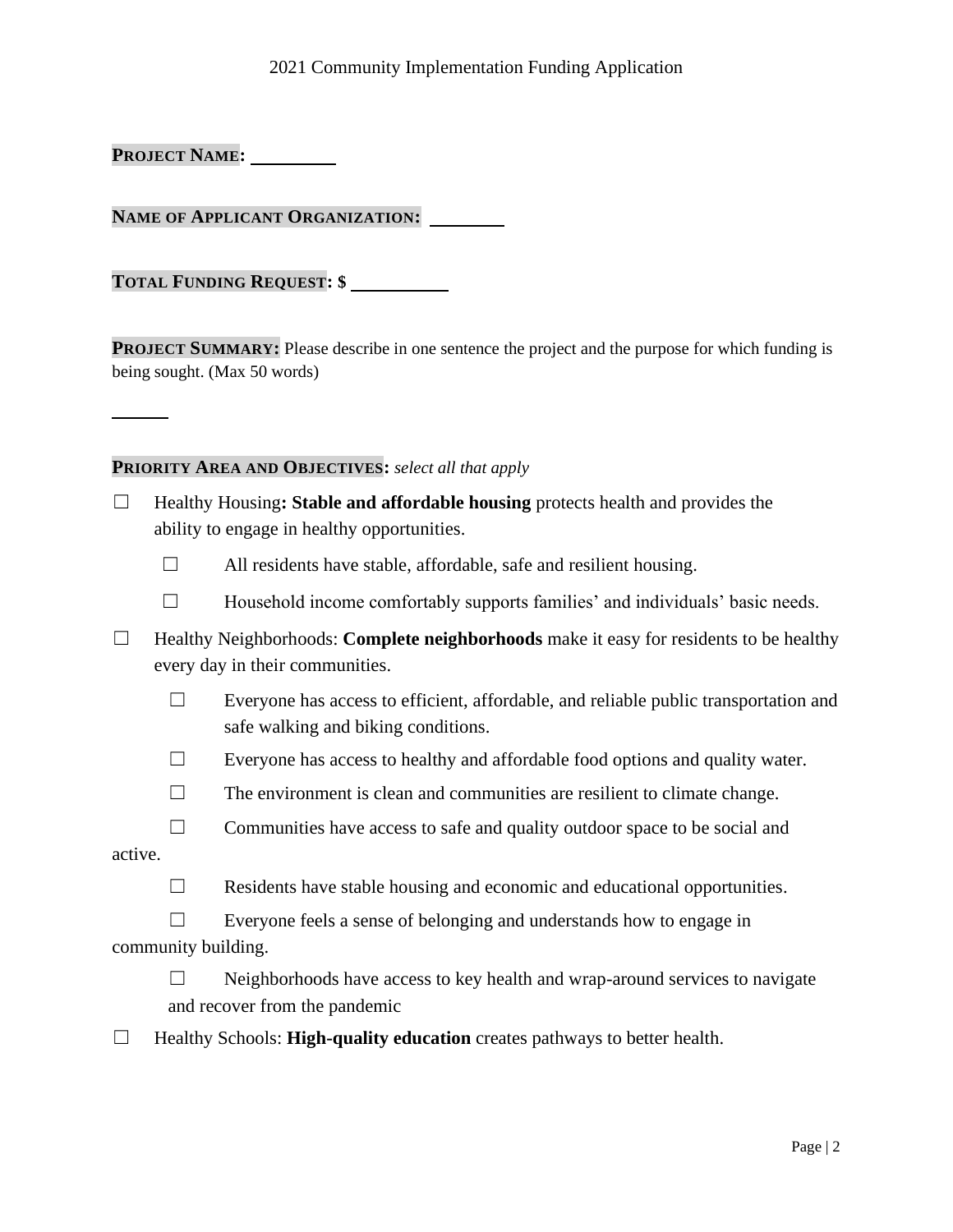#### 2021 Community Implementation Funding Application

- $\Box$  All students have access to high-quality education that equips them for career success, in environments that promote health.
- $\Box$  Children's education is continuous, consistent, and not disrupted by unstable and overcrowded housing conditions.
- $\Box$  The school community is equipped to mitigate the impact of COVID-19 on highquality education
- ☐ Healthy Economy: **A strong local economy** builds household financial security for all and promotes everyone's health.

 $\Box$  People have the ability to increase household income and assets and build financial security.

 $\Box$  People have access to high quality education, job-training programs, and wellpaying job opportunities.

 $\Box$  Workers and businesses understand the benefits of sick leave, worksite safety precautions, and flexible schedules.

 $\Box$  Small businesses are vibrant and a stable part of communities.

#### **VULNERABLE COMMUNITIES SERVED***: select all that apply*

 $\Box$  Low-income communities that have experienced the highest rates of COVID-19 infections and preventable health issues in San Mateo County

 $\Box$  Communities of color that have experienced the highest rates of COVID-19 infections and preventable health issues in San Mateo County

 $\Box$  Older adults, underserved children and youth, and/or people with disabilities who face very specific challenges to healthful living

## **CONTACT INFORMATION**

| <b>PRIMARY CONTACT:</b> (person that can answer questions regarding this proposal) |
|------------------------------------------------------------------------------------|
| Name: $\sqrt{\frac{1}{2} \sum_{r=1}^{r} x_r^2}$                                    |
| Title:                                                                             |
| Organization:                                                                      |

| Organization. |  |
|---------------|--|
|               |  |
|               |  |

Employer Identification Number (EIN)/Federal Tax ID#: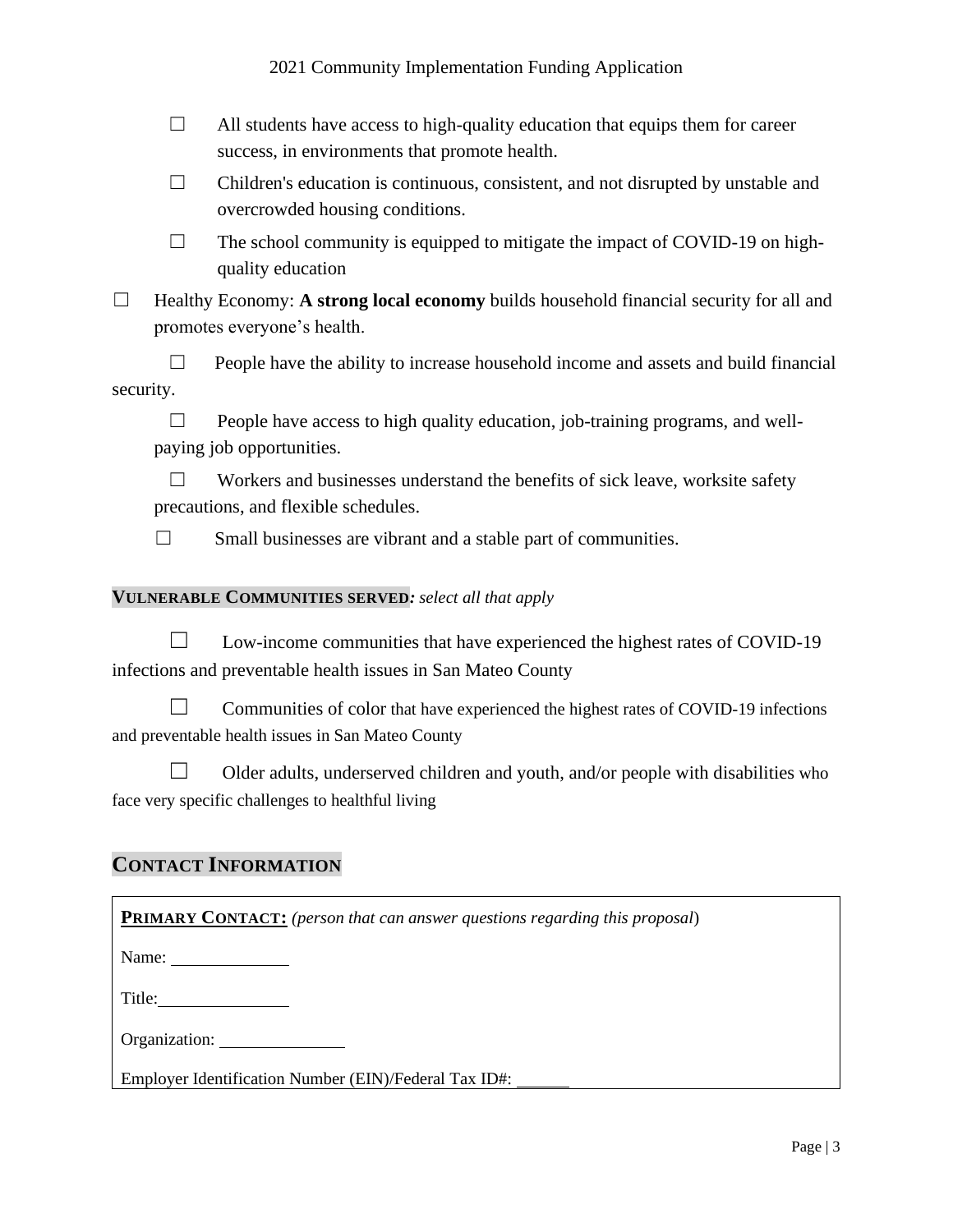| Address: 2008                                                                                                                                                                                                                                                                           |
|-----------------------------------------------------------------------------------------------------------------------------------------------------------------------------------------------------------------------------------------------------------------------------------------|
| City, State, Zip Code:                                                                                                                                                                                                                                                                  |
| Phone # $(999-999-9999)$ :                                                                                                                                                                                                                                                              |
| Email: _________                                                                                                                                                                                                                                                                        |
| <b>FISCAL SPONSOR</b>                                                                                                                                                                                                                                                                   |
| Name of Organization that will be the direct recipient of GHSMC Funding: ________                                                                                                                                                                                                       |
| If the applicant organization will be the direct recipient of the GHSMC Funding, skip to the<br>"SIGNATURE" section at the bottom of this page. Otherwise, please complete this section and<br>provide complete information for the organization that will serve as the fiscal sponsor. |
| Name of Person with Signing Authority:                                                                                                                                                                                                                                                  |
|                                                                                                                                                                                                                                                                                         |
| Employer Identification Number (EIN)/Federal Tax ID#:                                                                                                                                                                                                                                   |
| Address: ______                                                                                                                                                                                                                                                                         |
| City, State, Zip Code:                                                                                                                                                                                                                                                                  |
| Phone #: $($                                                                                                                                                                                                                                                                            |
| Email:                                                                                                                                                                                                                                                                                  |

## **SIGNATURE**

If applicant group is different than the fiscal sponsor, the signatory should be from the organization that will serve as the fiscal sponsor and certify that s/he is certified to sign on behalf of the applicant group.

**The signatory certifies that s/he is authorized to sign on behalf of the applicant group and commits to honoring the goal, scope, requirements and details of the project.**

Name of Person with Signing Authority: \_\_\_\_\_\_\_\_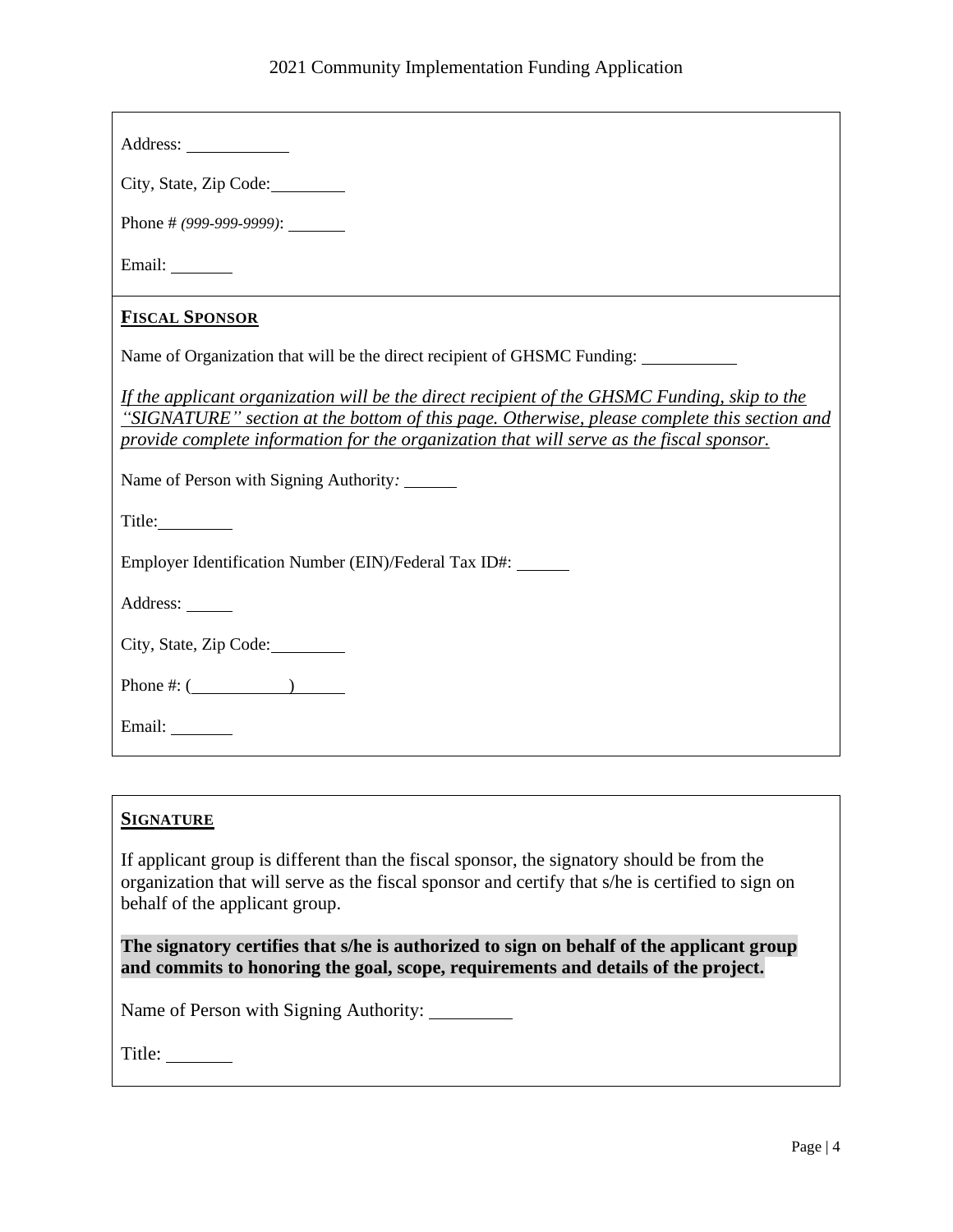# **PROJECT INFORMATION**

.

- **1. Briefly describe the project, including primary purpose of the project, goals and objectives. Be sure to mention how your project objective(s) aligns with one or more of Get Healthy San Mateo County's priority area objectives. (Max 400 words)**
- **2. Describe how the project will advance health equity in the vulnerable communities(s) identified above and provide an estimate for the number of vulnerable people this project will directly or indirectly impact/serve. (Max 250 words)**
- **3. Explain how the project will lead to policy or systems change that prioritizes or helps improve health and equity. (Max 250 words)**
- **4. Please identify and list the expected outcome(s) in the table below that will result from the successful implementation of your project and describe the methods you will use to assess and track project impact and outcomes.** 
	- Shift in Social Norms
	- Strengthened capacity of group or organizations
	- Strengthened base of support
	- Improved social and physical conditions and environments
	- Policy level change

For additional information on outcome categories, strategies and assessment methods, see the "*[Assessment Methods for Policy and Systems Change Efforts](http://www.gethealthysmc.org/sites/main/files/file-attachments/assessment_methods.pdf)*" document

| <b>Expected Outcome</b> | Strategies to achieve   | Output                | <b>Assessment Method</b> |
|-------------------------|-------------------------|-----------------------|--------------------------|
|                         | outcomes                |                       |                          |
| Eg: Shift in social     |                         | # of educational      | Pre-post surveys, Focus  |
| norms – increased       | Educational sessions or | sessions taught, # of | groups or interviews.    |
| awareness of            | presentations           | presentations to be   |                          |
| connection between      |                         | made and/or # of      |                          |
| health and housing.     |                         | program participants  |                          |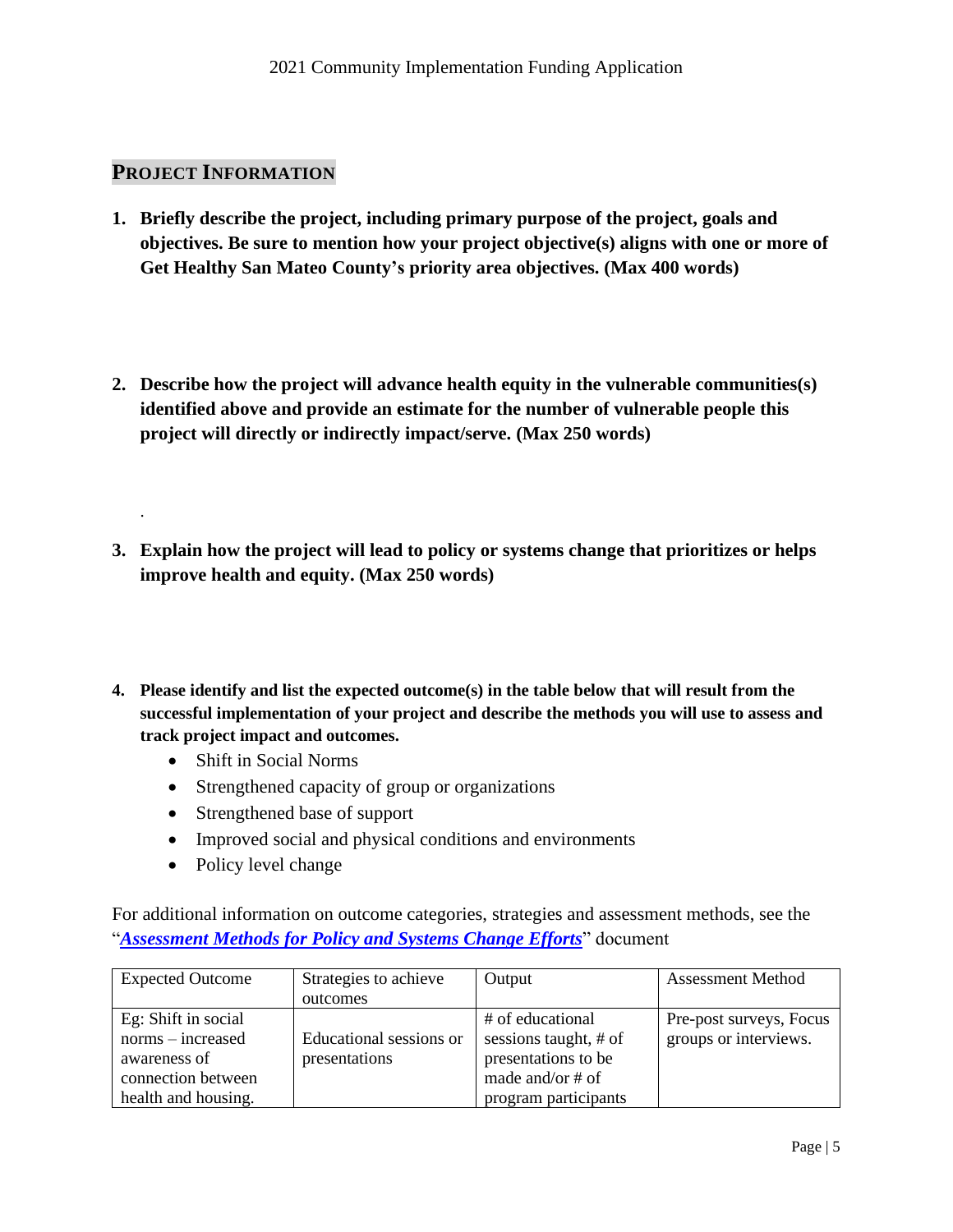- **5. Describe your organization's capacity to implement the project and ensure project success.** (Please include information about staffing, resources, leadership and history) (**Max 400 words)**
- **6. Why is now a good time to take on this project?** Describe the community or political opportunity that makes this project particularly timely. **(Max 200 words)**
- **7. What do you anticipate to be some of the most challenging aspects of this project and how do you plan to manage these challenges? (Max 200 words)**
- **8. Describe or provide evidence (based on research or best practice) that the strategy or approach you are proposing can help solve the identified problem or achieve stated goals. (Max 300 words)**
- **9. Please provide names and contact information for organizations that are collaborating with your organization on this project.** Explain how each collaborating organization will (1) participate in project related activities, (2) contribute to the project deliverables, and/or (3) be engaged to maximize project outcomes and continued action for policy level change. Please attach a letter of support from the collaborating organization(s). **(Max** 400 words**).**  (This question is optional and should only be completed, if applicable)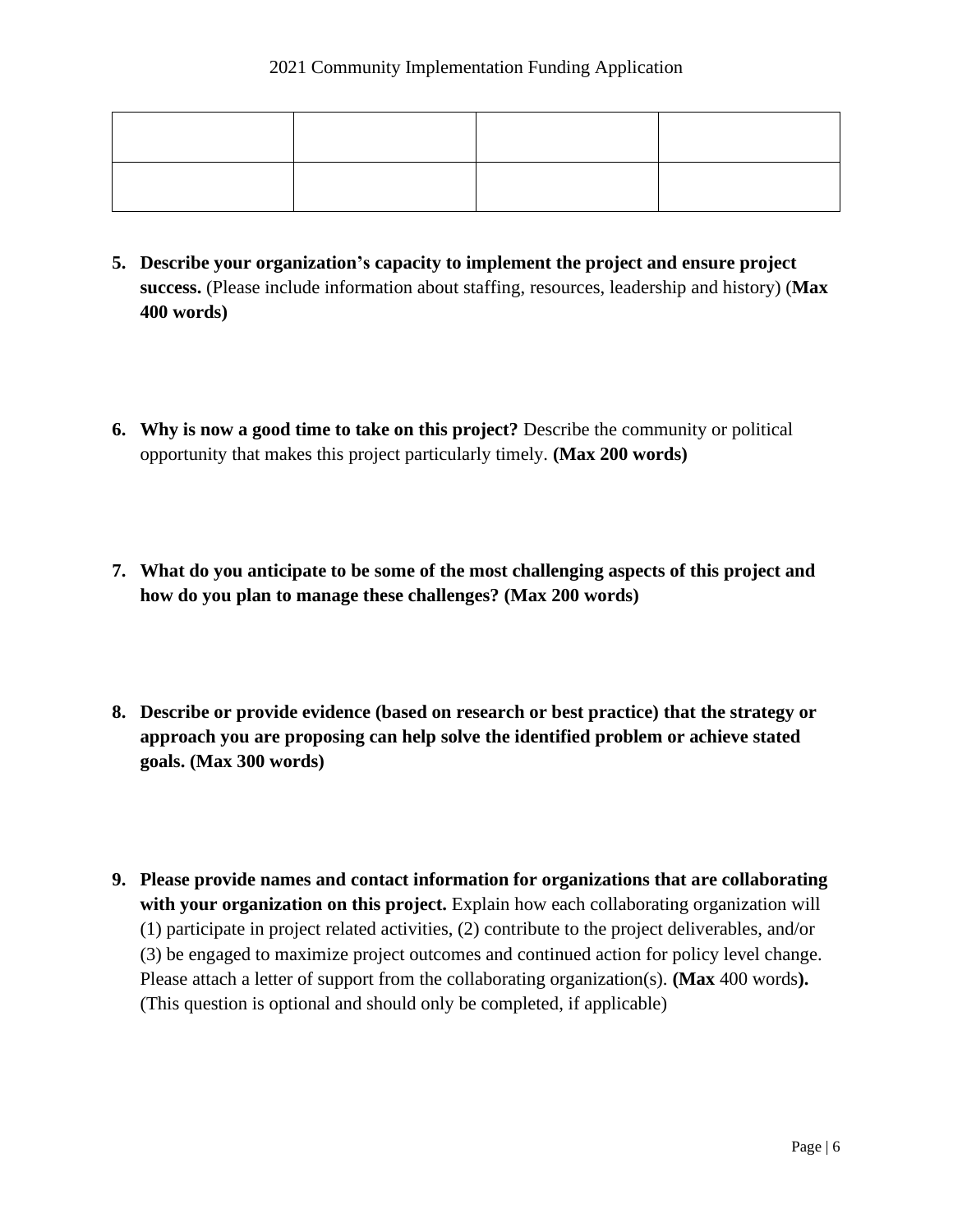# **PROJECT WORKPLAN**

**List the key activities that will be undertaken to complete the project and associated timeframe for completion.** Please insert additional rows as needed.

| <b>ACTIVITY</b> | <b>Timeframe for</b><br>Completion |
|-----------------|------------------------------------|
| Activity #1:    |                                    |
| Activity #2:    |                                    |
| Activity #3:    |                                    |
|                 |                                    |